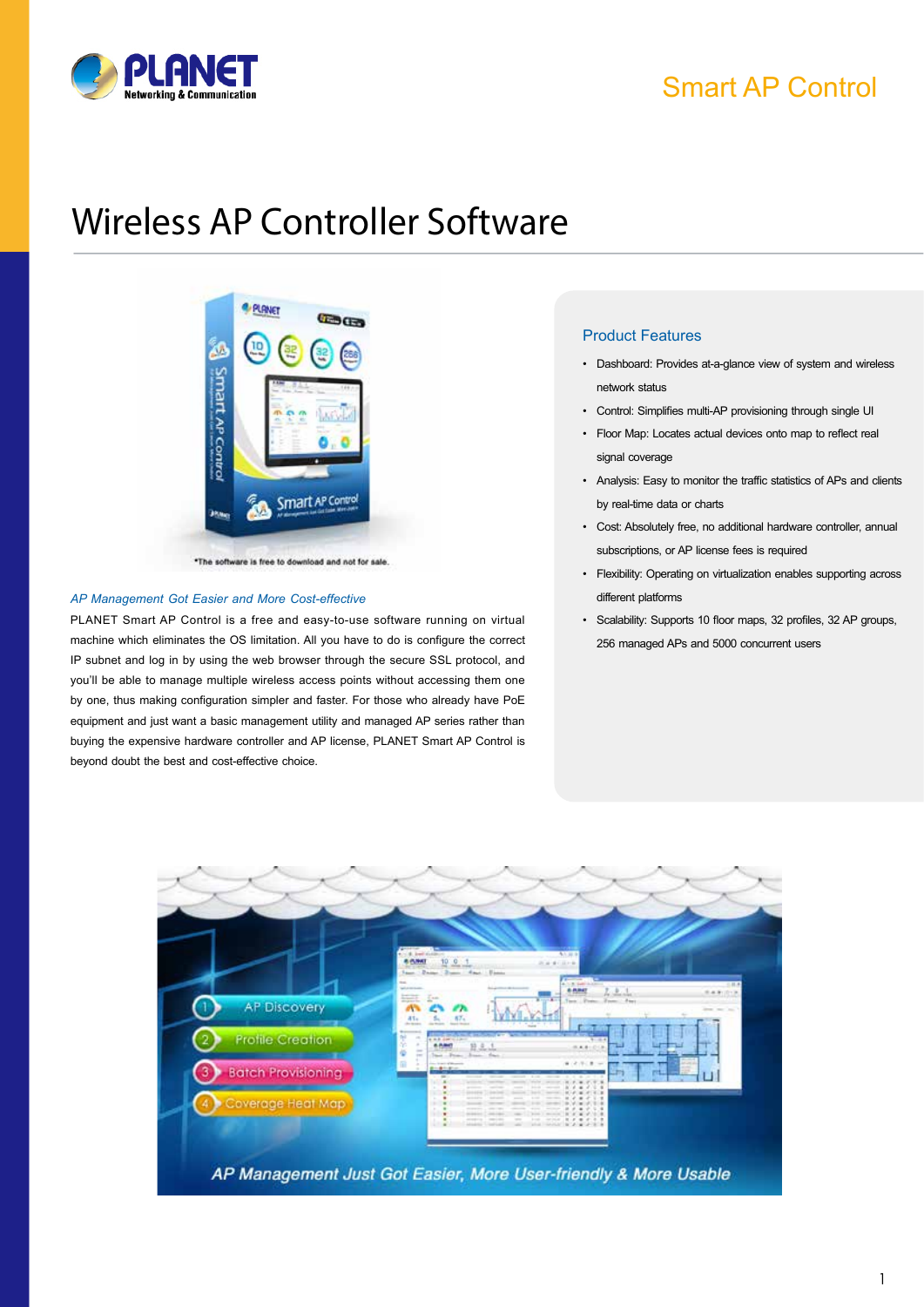

The key features at a glance:

- • AP Discovery: To discover managed APs available and allow grouping to accelerate APs management.
- • Profile Creation: Capable of defining multiple profiles before applying to APs depending on specific properties.
- • Batch Provisioning: Enabling multiple APs to be configured and upgraded at one time by using the designated profile.
- • Coverage Heat Map: Real-time signal coverage of APs on the user-defined floor map to optimize Wi-Fi field deployment.
- • Maximum Scalability: Up to 10 Floor Maps, 32 AP Groups, 32 Profiles, 256 Managed APs and 5000 Clients



The Smart AP Control currently supported managed AP series includes: WNAP-W2201A, WNAP-C3220A, WDAP-C7200AC, and WDAP-W7200AC

#### *Watch Over Wireless Network within Minutes*

The dashboard presents a portal-like view, providing at-a-glance and efficient summary for your wireless management network. It combines valuable wireless network information to let anybody get data-driven graphical charts. The dashboard retrieves the real-time visualizations including the system usage, wireless channel distribution, AP loading of Top 3 and active clients traffic status which enables IT engineers quickly drill down into specific information.



#### *Four Steps to Manage AP Cluster with Ease*

The Smart AP Control enhances user experience by providing more user-friendly Web GUI and obvious step-by-step guidance on each related function. Unlike other third-party software, it reduces training time and allows even non-technical users to be able to set up wireless network within minutes.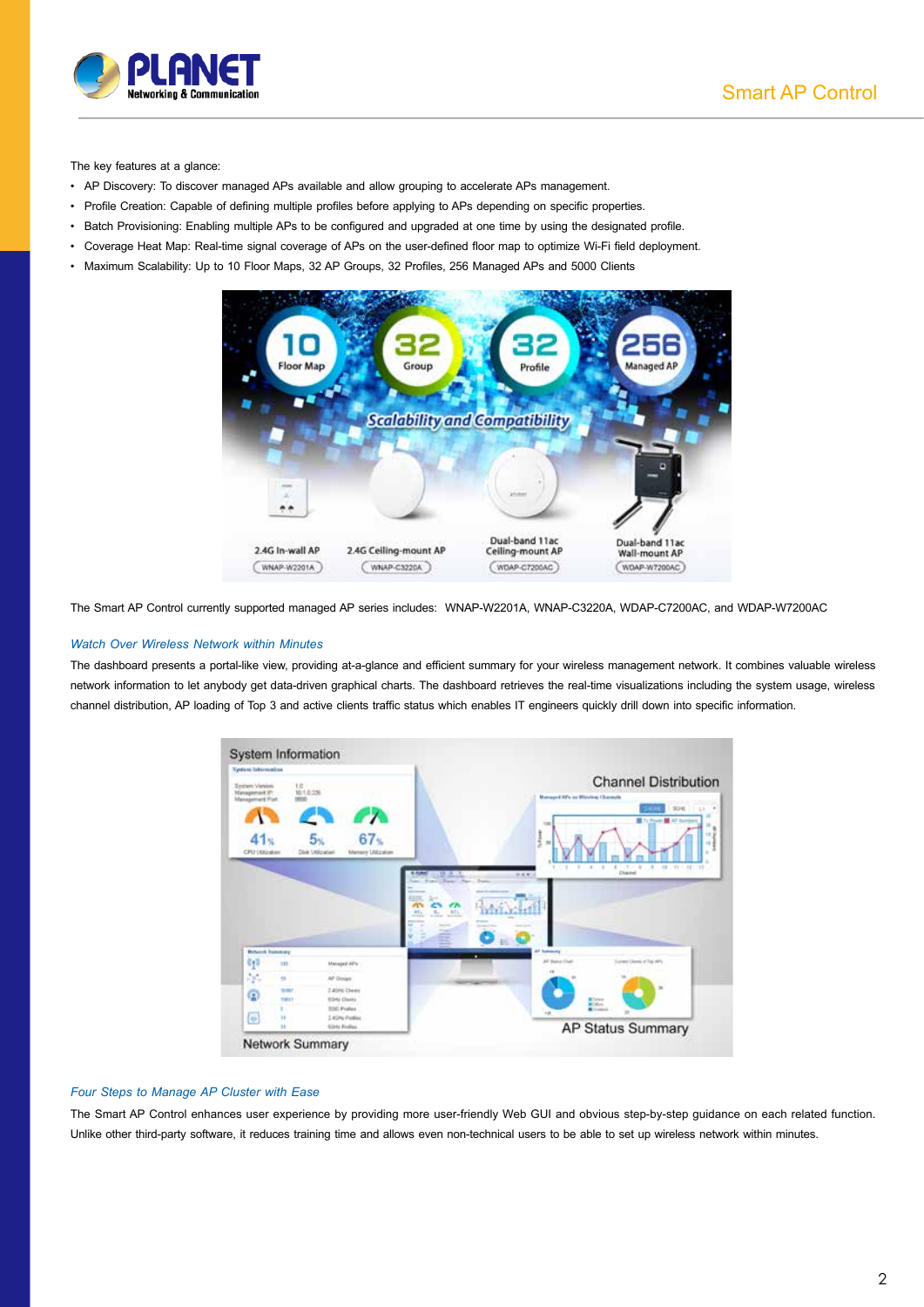

### Simplified Cluster Management with 4 Steps



#### *Optimizing Wi-Fi Deployment with Floor Maps*

Importing your floor maps and locating each AP or AP group according to the field deployment can save your time and cost of on-site support and monitoring. The AP status represented in real time and its signal heat map is capable of reflecting the actual coverage and helps the administrator to finetune the overlapping of the adjacent APs anytime to optimize the wireless network performance.



#### *Real-time Monitoring to Speed up Network Analysis*

The Smart AP Control collects all the traffic statistics of the managed APs and displays both graphical and dynamic data information via graphs, charts and tables, reporting on a significant overview of your wireless network to make the daily monitoring more efficient.



#### *Browser-based Control on VM Eliminates Limitation of OS*

Designed to provide more flexibility, the Smart AP Control utilizes the Oracle virtual box technology to enable to import software image under different OS platforms, capable of operating from anywhere via web browser and network adapter that are able to access managed APs on a DHCP-enabled network, thus controlling multiple APs through single PC, laptop or tablet which eliminates the hardware limitation of general hardware controllers. For better performance and more scalability, users just need to upgrade the personal equipment without replacing the original hardware controller. PLANET Smart AP Control is a value-added software controller which makes your wireless central management solution more efficient without any hardware installation and extra expensive budget.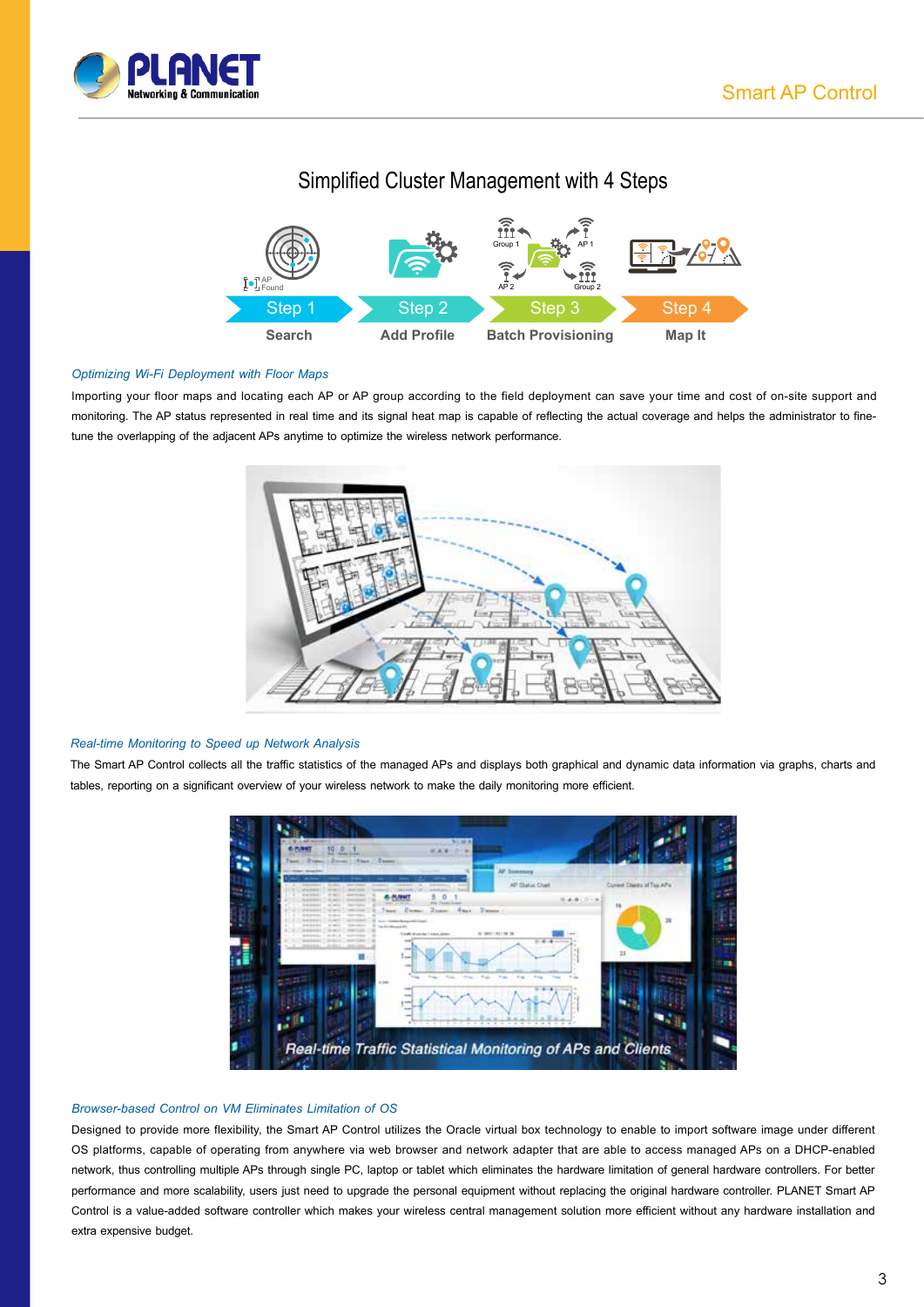

## Applications

#### *Economical AP Central Management Solution for SMBs*

PLANET Smart AP Control helps service providers and IT managers control all wireless APs at the same time and enables administrators to effectively manage up to 256 managed wireless access points or 32 AP groups simultaneously without purchasing any AP license, hardware controller and expensive annual subscription fee.

The administrator can automatically discover and configure wireless profiles, batch provisioning/firmware upgrade, customize Wi-Fi planning against floor maps, and monitor all managed APs through single web-based interface. It allows operating across different platforms through virtualization software. Such design avoids the need to configure the wireless APs one by one and provides more profit to SMB users.



AP Management Solutions Comparison:



| <b>AP Central Management Solution</b>  | <b>WAPC Hardware Controller Series</b> | <b>Smart AP Control</b> |
|----------------------------------------|----------------------------------------|-------------------------|
| AP Discovery, Status Monitoring        |                                        |                         |
| AP Control, Cluster Management         | ш                                      | a l                     |
| RF Profile Creating, Bulk Provisioning | ٠                                      |                         |
| <b>Bulk Firmware Upgrade</b>           | ш                                      |                         |
| Floor Plan/Signal Heat Map View        | ш                                      |                         |
| <b>Built-in DHCP Server</b>            | w                                      | $\Box$                  |
| L2+/L4 IP Management                   | ш                                      | $\Box$                  |
| PoE Schedule, Alive Check              | п                                      | $\Box$                  |
| <b>Maximum Managed APs</b>             | WAPC-1232HP: 32<br>WAPC-2864HP: 64     | 256                     |
| <b>AP License Fee</b>                  | 50                                     | \$0                     |
| <b>Annual Subscription Fee</b>         | \$0                                    | \$0                     |
| <b>Total Cost</b>                      | Controller + Managed AP                | Managed AP              |